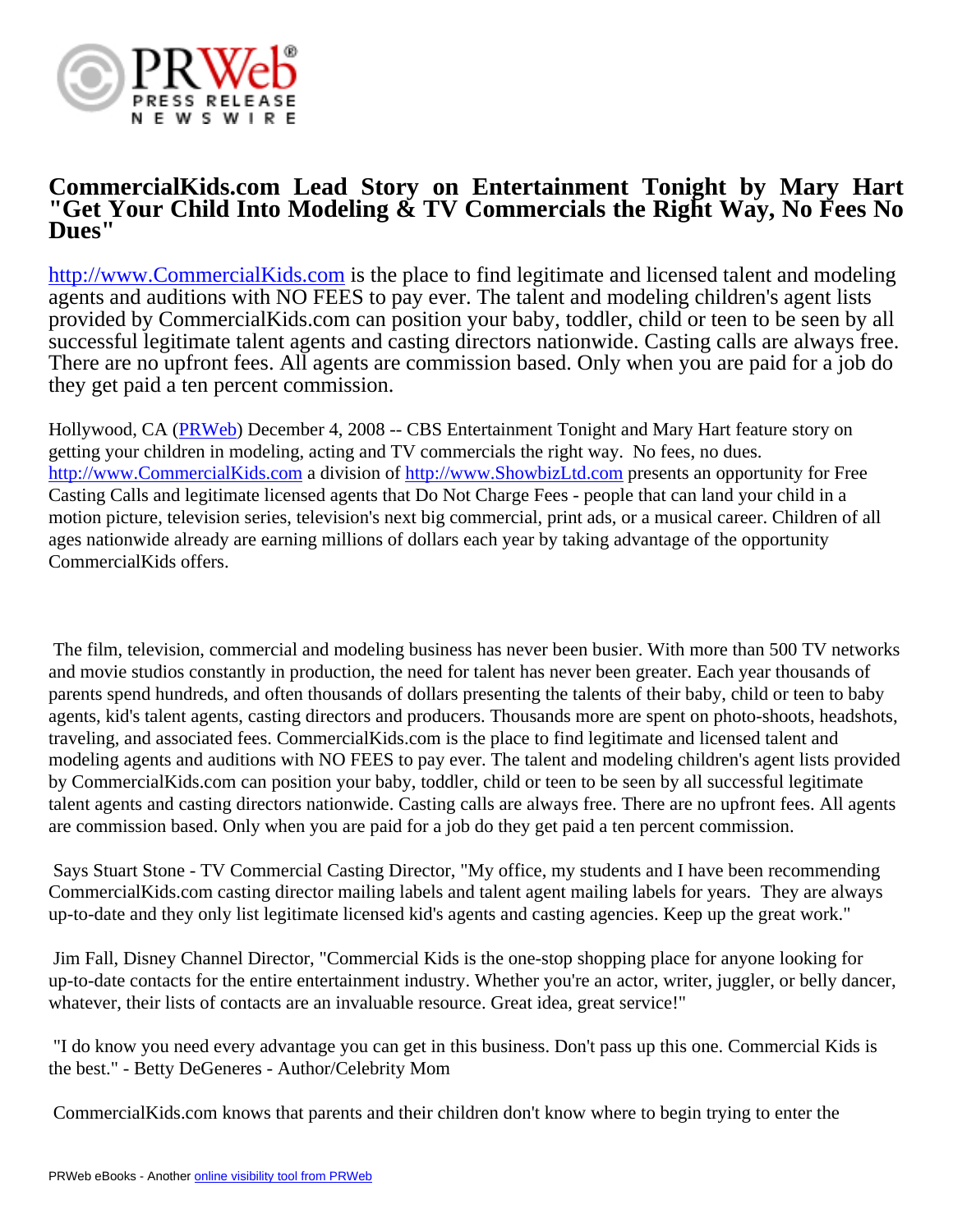

business. With unnecessary photos, classes and seminars any budget quickly can dry up. At CommercialKids.com our lists are updated daily. We provide you with legitimate industry contacts that never charge fees. Our lists point you in the direction of the decision-makers. Our lists can mean the difference between making the right contact, and plodding along on a search that leads nowhere.

 "You need every advantage in show business. The competition is tough, the rewards great, and so is CommercialKids.com," say Mary-Kate and Ashley Olsen.

 Founded by parent Steven Green and Steve Tyler (Film and Commercial actor) in 1992, <http://www.CommercialKids.com>has since been providing the most up-to-date contact information of legitimate, state-licensed, children's talent agents, baby modeling agents, kids commercial agents, children's casting directors, child music agents, kids managers, child dance agents and Kids open casting calls and children's auditions.

<http://www.CommercialKids.com>is a division of <http://www.ShowbizLtd.com> Toll Free 877-570-9662 <http://www.commercialkids.com>

###